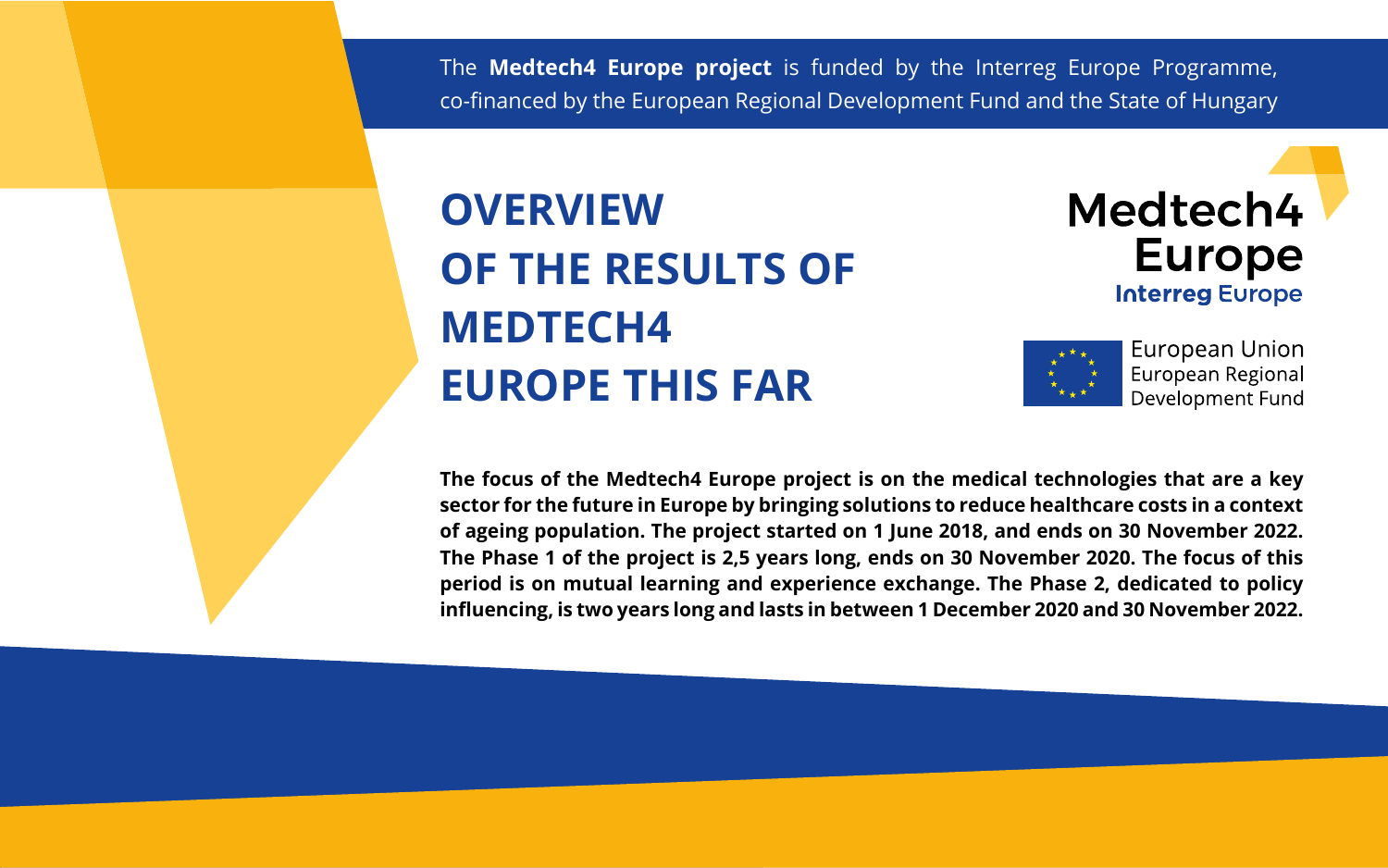## **During Phase 1 (between 1 June 2018 and 30 November 2020) the program delivered the following results:**



- Compiling the state of play analysis of the medtech sector in
- Based on the individual regional analyses the joint cross analysis was elaborated (1 consolidated analysis).
- Following these the self-assessment of regional policies, benchmarking of regional innovation ecosystems, mapping of excellence domains were due.
- Relevant findings of the above three activities were observed and further discussed on study visits and interregional workshops (4 study visits, 4 workshops).
- Local Action Plans (APs) were elaborated by 30 November 2020 (8 APs). The implementation of these APs in order to impact regional/national medical technology relevant operational programmes and policies is due in between 1 December 2020 and 30 November 2022 in each partner region.

### **The common point of the APs are:**

- development of internal cooperation and knowledge growth,
- increasing a dedicated support towards SMEs and start-ups, including entrepreneurship,
- initiating international cooperation, openness of research and education networks, market exploration, partnerships,
- facilitating better exchange between the medical technology SMEs and clinical world, with specific roles for regions managing hospitals.